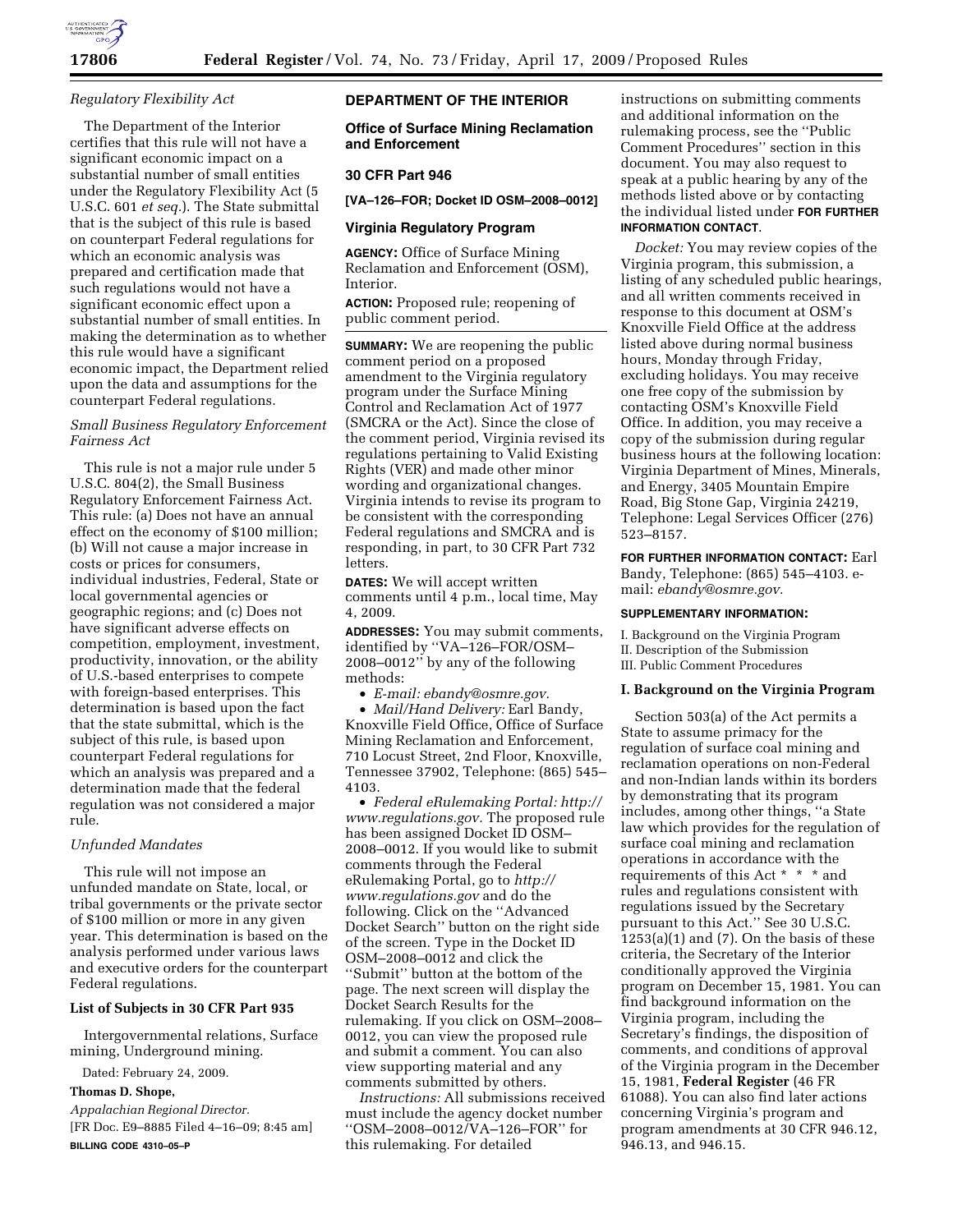#### **II. Description of the Submission**

By letter dated June 11, 2008, the Virginia Department of Mines, Minerals, and Energy (DMME) sent us an informal proposed amendment to its program for a pre-submission review (VA–126–INF). We reviewed the pre-submission and responded to the DMME, with comments, via electronic mail on July 2, 2008. By letter dated July 17, 2008, the DMME formally submitted the proposed amendments to its program (Administrative Record No. VA–1089). We announced receipt of the amendment in the August 29, 2008, **Federal Register** (73 FR 50915).

OSM's review of the July 17, 2008, submittal identified several issues that we presented to the DMME. The first discussion occurred by telephone on September 4, 2008. As a result of that discussion the DMME submitted on the same date via electronic mail Memorandum #13–86 which specifies application processing time limits for new permits and revision applications (Administrative Record No. VA–1093). The complete text of the Memorandum can be found at *http://* 

*www.dmme.virginia.gov/DMLR/docs/ operatormemos.* A subsequent meeting was held on October 16, 2008 (Administrative Record No. VA–1099). In an electronic mail message dated October 29, 2008 (Administrative Record No. VA–2000), the DMME provided its position in response to OSM's comments and agreed to expeditiously submit additional changes. On November 3, 2008, the DMME responded by submitting regulation changes via electronic mail (Administrative Record No. VA–2001). OSM provided additional comments on the regulation changes on November 13, 2008 (Administrative Record No. VA– 2002), and the DMME responded to these comments on November 20, 2008, by electronic mail (Administrative Record No. VA–2003). The DMME proposes the following changes:

## *1. 4VAC25–130–700.5 Definitions.*

The corresponding Federal regulation for this section is 30 CFR 761.5. The DMME proposes to modify the definition of *Valid Existing Rights (VER*). As proposed, the definition will read as follows (revised text in italics):

*''Valid existing rights''* means a set of circumstances under which a person may, subject to Division approval, conduct surface coal mining operations on lands where Section 45.1–252 D of the Act and Section 4VAC25–130– 761.11 of the regulations would otherwise prohibit such operations. The possession of valid existing rights only

confers an exception from the prohibitions of Sections 45.1–252 D and 4VAC25–130–761.11. A person seeking to exercise valid existing rights *must comply with all pertinent requirements of the Act and the regulations promulgated thereunder,* and would need:

(a) Except as provided in *subsection*  (c) of this definition, a demonstration of the legally binding conveyance, lease, deed, contract, or other document which vests the person, or predecessor in interest, with the right to conduct the type of surface coal mining operations intended. The right must exist at the time the land came under the protection of Sections 4VAC25–130–761.11 and 45.1–252 D.

*2. 4VAC25–130–761.11 Areas where mining is prohibited or limited; 4VAC25–130–761.12 Exception for existing operations; 4VAC25–130– 761.16 Submission and processing of requests for valid existing rights determinations; 4VAC25–130–772.12 Permit requirements for exploration removing more than 250 tons of coal.* 

The corresponding Federal regulations for the following sections are 30 CFR 761.11, 761.12, 761.16, and 772.12. The DMME proposes to add new sections 4VAC25–130–761.12, and 4VAC25–130–761.16 and revise 4VAC25–130–761.11 and 4VAC25–130– 772.12 to read as follows:

(a) *4VAC25–130–761.11. Areas where mining is prohibited or limited.*  (Revised) Delete Paragraph (h) which reads as follows: There will be no surface coal mining, permitting, licensing, or exploration of Federal Lands in the National Park System, National Wildlife Refuge System, National System of Trails, National Wilderness Preservation System, Wild and Scenic Rivers System, or National Recreation Areas, unless called for by Acts of Congress.

(b) *4VAC25–130–761.12 Exception for existing operations.* (New) The prohibitions and limitations of 4VAC25–130–761.11 do not apply to surface coal mining operations for which a valid permit, issued under Subchapter VG of this chapter, exists when the land comes under the protection of 4VAC25–130–761.11. This exception applies only to lands within the permit area as it exists when the land comes under the protection of 4VAC25–130–761.11.

(c) *4VAC25–130–761.16 Submission and processing of requests for valid existing rights determinations.* (New)

(a) Basic framework for valid existing rights determinations. The table of 30 CFR 761.16(a) identifies the agency

responsible for making a valid existing rights determination and the definition that it must use, based upon which subsection of 30 CFR 761.11 or 4VAC25–130–761.11 applies and whether the request includes federal lands.

(b) A request for a valid existing rights determination must be submitted to the Division, if a person intends to conduct surface coal mining operations on the basis of valid existing rights under 4VAC25–130–761.11 or wishes to confirm the right to do so. The request may be submitted before the person prepares and submits an application for a permit or boundary revision for the land.

(1) The person must provide a property rights demonstration under the definition of valid existing rights if the request relies upon the ''good faith/all permits'' or the ''needed for and adjacent'' standard set forth in the valid existing rights definition in 4VAC25– 130–700.5. For the land subject to the request, the demonstration must include:

(i) A legal description of the land. (ii) Complete documentation of the character and extent of the person's current interests in the surface and mineral estates of the land.

(iii) A complete chain of title for the surface and mineral estates of the land.

(iv) A description of the nature and effect of each title instrument that forms the basis for the request, including any provision pertaining to the type or method of mining or mining-related surface disturbances and facilities.

(v) A description of the type and extent of surface coal mining operations that the person claims the right to conduct, including the method of mining, any mining-related surface activities and facilities, and an explanation of how those operations would be consistent with Virginia property law.

(vi) Complete documentation of the nature and ownership, as of the date that the land came under the protection of 4VAC25–130–761.11 or Section 45.1– 252, of all property rights for the surface and mineral estates.

(vii) Names and addresses of the current owners of the surface and mineral estates of the land.

(viii) If the coal interests have been severed from other property interests, documentation that the person has notified and provided reasonable opportunity for the owners of other property interests in the land to comment on the validity of the person's property rights claims.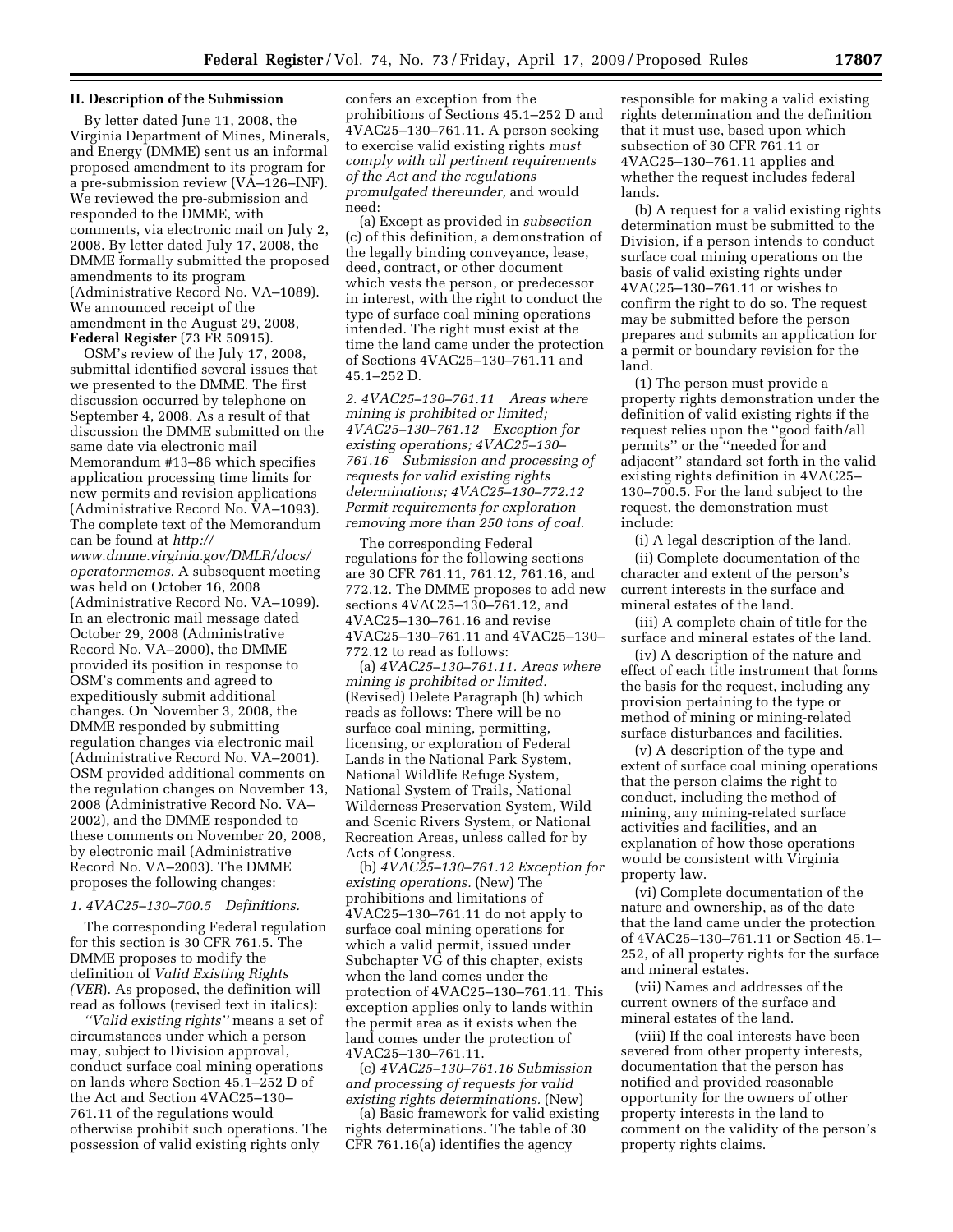(ix) Any comments that the person receives in response to the notification provided under subdivision (b)(1)(viii).

(2) If the request relies upon the good faith/all permits standard in subdivision (b)(1) of the valid existing rights definition in 4VAC25–130–700.5, in addition to the information provided by subdivision (b)(1) of this section, the person must also submit the information about permits, licenses, and authorizations for surface coal mining operations on the land subject to the request that the person or predecessor in interest obtained, submitted, or made:

(i) Approval and issuance dates and identification numbers for any permits, licenses, and authorizations obtained before the land came under the protection of 4VAC25–130–761.11 or Section 45.1–252.

(ii) Application dates and identification numbers for any permits, licenses, and authorizations submitted before the land came under the protection of 4VAC25–130–761.11 or Section 45.1–252.

(iii) An explanation of any other good faith effort made to obtain the necessary permits, licenses, and authorizations as of the date that the land came under the protection of 4VAC25–130–761.11 or Section 45.1–252.

(3) If the request relies upon the needed for and adjacent standard in subdivision (b)(2) of the valid existing rights definition in 4VAC25–130–700.5, in addition to the information provided by subdivision (b)(1) of this section, the person must explain how and why the land is needed for and immediately adjacent to the operation upon which the request is based, including a demonstration that prohibiting expansion of the operation onto that land would unfairly impact the viability of the operation as originally planned before the land came under the protection of 4VAC25–130–761.11 or Section 45.1–252.

(4) If the request relies upon one of the standards for roads in subdivisions (c)(1–3) of the valid existing rights definition in 4VAC25–130–700.5, the person must submit satisfactory documentation that:

(i) The road existed when the land upon which it is located came under the protection of 4VAC25–130–761.11 or Section 45.1–252, and the person has a legal right to use the road for surface coal mining operations;

(ii) A properly recorded right of way or easement for a road in that location existed when the land came under the protection of 4VAC25–130–761.11 or Section 45.1–252, and, under the document creating the right of way or easement, and under any subsequent

conveyances, the person has a legal right to use or construct a road across that right of way or easement to conduct surface coal mining operations; or

(iii) A valid permit for use or construction of a road in that location for surface coal mining operations existed when the land came under the protection of 4VAC25–130–761.11 or Section 45.1–252.

(c) Initial review of request. The Division must conduct an initial review to determine whether the request includes all applicable components of the submission requirements of subsection (b). The review pertains only to the completeness of the request, not the legal or technical adequacy of the materials submitted.

(2) If the request does not include all applicable components of the submission requirements of subsection (b), the Division must notify the person and establish a reasonable time for submission of the missing information. Should the person not provide the information requested by the Division under this subdivision, within the time specified or as subsequently extended, the Division must issue a determination under subdivision (e)(4) that the person has not demonstrated valid existing rights.

(3) When the request includes all applicable components of the submission requirements of subsection (b), the Division must implement the notice and comment requirements of subsection (d).

(d)(1) When the division determines that the request satisfies the completeness requirements of subsection (c), it shall publish a notice in a newspaper of general circulation in the county in which the land is located inviting public comment on the merits of the request. OSMRE will publish a similar notice in the **Federal Register** if the request involves Federal lands within an area listed in 4VAC25–130– 761.11(a) or (b). The public notice must include:

(i) The location of the land to which the request pertains.

(ii) A description of the type of surface coal mining operations planned.

(iii) A reference to and brief description of the applicable standard(s) under the definition of valid existing rights in 4VAC25–130–700.5.

(A) If the request relies upon the ''good faith/all permits'' or the ''needed for and adjacent'' standard set forth in the valid existing rights definition in 4VAC25–130–700.5, the notice must include a description of the property rights that the person claims and the basis for the claim.

(B) If the request relies upon the road standard set forth in subdivision (c)(1) of the valid existing rights definition in 4VAC25–130–700.5, the notice must include a description of the basis for the claim that the road existed when the land came under the protection of 4VAC25–130–761.11 or Section 45.1– 252. In addition, the notice must include a description of the basis for the claim that the person has a legal right to use that road for surface coal mining operations.

(C) If the request relies upon the standard in subdivision (c)(2) of the valid existing rights definition in 4VAC25–130–700.5, the notice must include a description of the basis for the claim that a properly recorded right of way or easement for a road in that location existed when the land came under the protection of 4VAC25–130– 761.11 or Section 45.1–252. In addition, the notice must include a description of the basis for the claim that, under the document creating the right of way or easement, and under any subsequent conveyances, the person has a legal right to use or construct a road across the right of way or easement to conduct surface coal mining operations.

(iv) If the request relies upon one or more of the standards in subdivisions (b) and  $(c)(1 \text{ and } 2)$  and  $(c)(2)$  of the valid existing rights definition in 4VAC25– 130–700.5, a statement that the Division will not make a decision on the merits of the request if, by the close of the comment period under the notice or the notice required by subdivision (d)(3), a person with a legal interest in the land initiates appropriate legal action in the proper venue to resolve any differences concerning the validity or interpretation of the deed, lease, easement, or other documents that form the basis of the valid existing rights claim.

(v) A description of the procedures the division will follow in processing the request.

(vi) The closing date of the public comment period, which shall be a minimum of 30 days after the notice's publication date.

(vii) A statement that interested persons may request, in writing, from the Division a 30 day extension of the public comment period. The extension request shall set forth with reasonable specificity, the reasons the commenter needs the additional time to submit comments.

(viii) Include the Division office's address where a copy of the valid existing rights request is available for public inspection and to where comments and requests for extension of the comment period should be sent.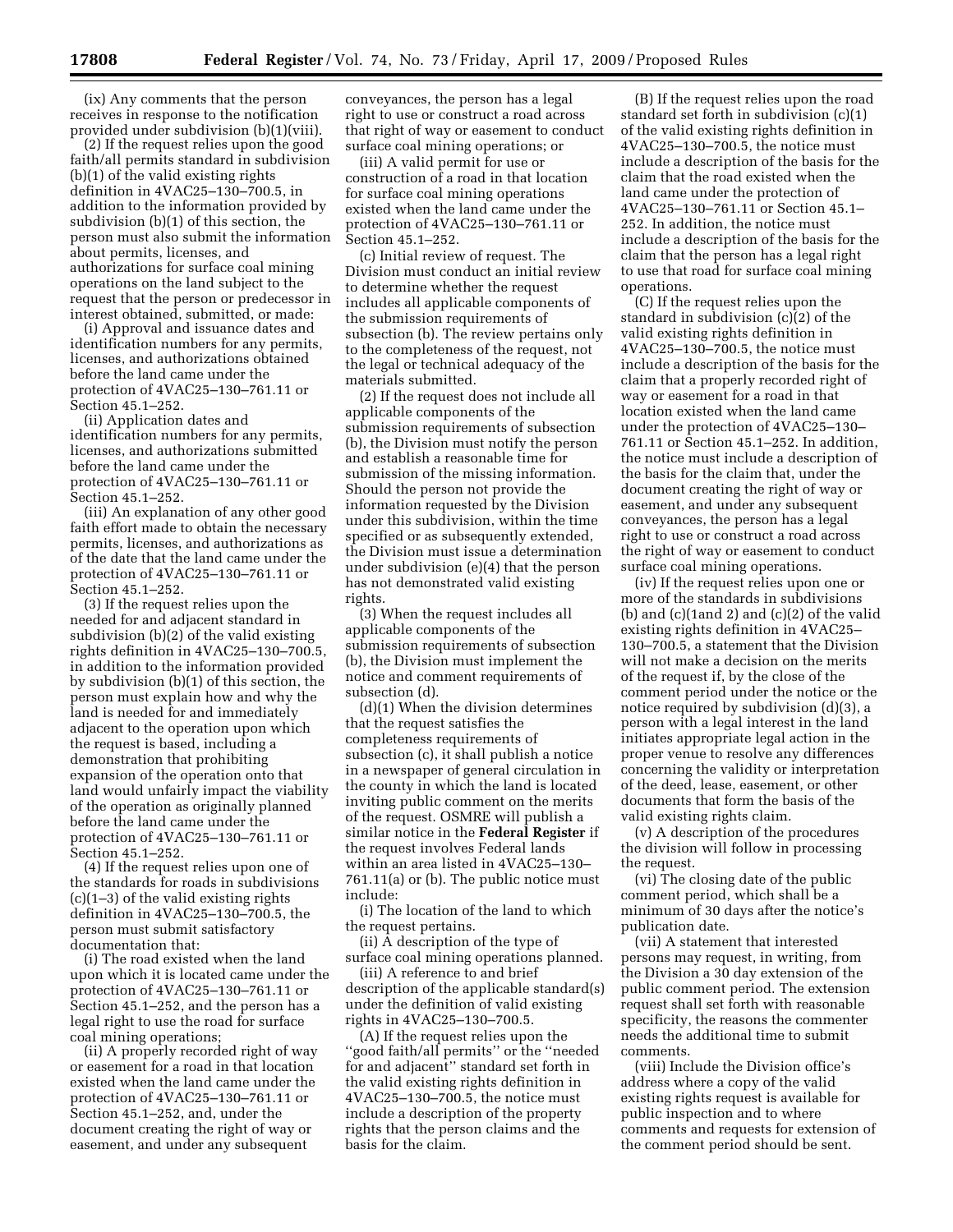(2) The Division must promptly provide a copy of the notice required under subdivision (d)(1) to:

(i) All reasonably locatable owners of surface and mineral estates in the land included in the valid existing rights request.

(ii) The owner of the feature causing the land to come under the protection of 4VAC25–130–761.11, and, when applicable, the agency(ies) with primary jurisdiction over the feature with respect to the values causing the land to come under the protection of 4VAC25– 130–761.11.

(3) The notice required under subdivision (d)(2) must provide a 30 day comment period, and specify that another 30 days may be granted for good cause shown at the discretion of the Division or agency responsible for the valid existing rights determination.

(e)(1) The division or agency responsible for making the valid existing rights determination must review the materials submitted under subsection (b), comments received under subsection (d), and any other relevant, reasonably available information to determine whether the record is sufficiently complete and adequate to support a decision on the merits of the request. If not, the division must notify the person in writing, explaining the inadequacy of the record and requesting submittal, within a specified reasonable time, of any additional information that the division deems necessary to remedy the inadequacy.

(2) Once the record is complete and adequate, the Division must determine whether you have demonstrated valid existing rights. The Division's decision must explain how the person has or has not satisfied all applicable elements of the valid existing rights definition under 4VAC25–130–700.5, contain findings of fact and conclusions, and specify the reasons for the conclusions.

(3) When the request relies upon one or more of the standards in subdivisions (b) and (c)(1 and 2) of the valid existing rights definition in 4VAC25–130–700.5, the Division:

(i) Must issue a determination that the person has not demonstrated valid existing rights if the property rights claim is the subject of pending litigation in a court or administrative body with jurisdiction over the property rights in question. The division will make the determination without prejudice, meaning that the person may refile the request once the property rights dispute is finally adjudicated. This applies only to situations in which legal action has been initiated as of the closing date of

the comment period under subdivisions  $(d)(1)$  or  $(d)(3)$ .

(ii) If the record indicates disagreement as to the accuracy of the person's property rights claim, but the disagreement is not the subject of pending litigation in a court or administrative agency of competent jurisdiction, must evaluate the merits of the information in the record and determine whether the person has demonstrated that the requisite property rights exist under subdivision (a), (c)(1), or (c)(2) of the valid existing rights definition in 4VAC25–130–700.5, as appropriate. The Division must then proceed with the decision process under subdivision (e)(2) of this section.

(4) The Division must issue a determination that the person has not demonstrated valid existing rights if the person does not submit information that the division requests under subdivision (c)(2) or (e)(1) of this section within the time specified or as subsequently extended. The Division will make the determination without prejudice, meaning the person may refile a revised request at any time.

(5) After making a valid existing rights determination, the Division shall:

(i) Provide the person a copy of the determination with an explanation of appeal rights and procedures to the person seeking the determination, owner or owners of the land to which the determination applies, owner of the feature causing the land to come under the protection of 4VAC25–130–761.11, and, when applicable, the agency with primary jurisdiction over the feature with respect to the values that caused the land to come under the protection of 4VAC25–130–761.11.

(ii) Publish notice of the determination in a newspaper of general circulation in the county in which the land is located. OSMRE will publish the determination, together with an explanation of appeal rights and procedures, in the **Federal Register** if the request includes Federal lands within an area listed in 4VAC25–130– 761.11(a) or (b).

(f) The division's valid existing rights determination shall be subject to administrative and judicial review under 4VAC25–130–775.11 and 4VAC25–130–775.13.

(g) The division must make a copy of the valid existing rights determination request available to the public as provided by 4VAC25–130–773.13(d), and the records associated with that request, and any subsequent determination under subsection (e) of this section, available to the public in accordance with 4VAC25–130–840.14.

(d) *4VAC25–130–772.12. Permit requirements for exploration removing more than 250 tons of coal, or occurring on lands designated as unsuitable for surface coal mining operations.*  (Revised by adding paragraphs (b)(14) and  $(d)(2)(iv)$ 

(b) Application Information. Each application for an exploration permit shall contain, at a minimum, the following information:

(14) For any lands listed in 4VAC25– 130–761.11, a demonstration that, to the extent technologically and economically feasible, the proposed exploration activities have been designed to minimize interference with the values for which those lands were designated as unsuitable for surface coal mining operations. The application must include documentation of consultation with the owner of the feature causing the land to come under the protection of 4VAC25–130–761.11, and, when applicable, with the agency with primary jurisdiction over the feature with respect to the values that caused the land to come under the protection of 4VAC25–130–761.11.

(d) Decisions on applications for exploration.

(2) The Division shall approve a complete and accurate application for a coal exploration permit filed in accordance with this Part if it finds, in writing, that the applicant has demonstrated that the exploration and reclamation described in the application will:

(iv) With respect to exploration activities on any lands protected under 4VAC25–130–761.11, minimize interference, to the extent technologically and economically feasible, with the values for which those lands were designated as unsuitable for surface coal mining operations. Before making this finding, the division must provide reasonable opportunity to the owner of the feature causing the land to come under the protection of 4VAC25– 130–761.11, and, when applicable, to the agency with primary jurisdiction over the feature with respect to the values that caused the land to come under the protection of 4VAC25–130– 761.11, to comment on whether the finding is appropriate.

## *3. 4VAC25–130–773.21 Improvidently issued permits; rescission procedures.*

The corresponding Federal regulation is 30 CFR 773.23(c)(2). At subsection (b), the DMME proposes to require that the division shall post notice of a permit suspension or rescission at its offices and on its internet home page. At subsection (e), the DMME proposes to require that if a permittee files an appeal